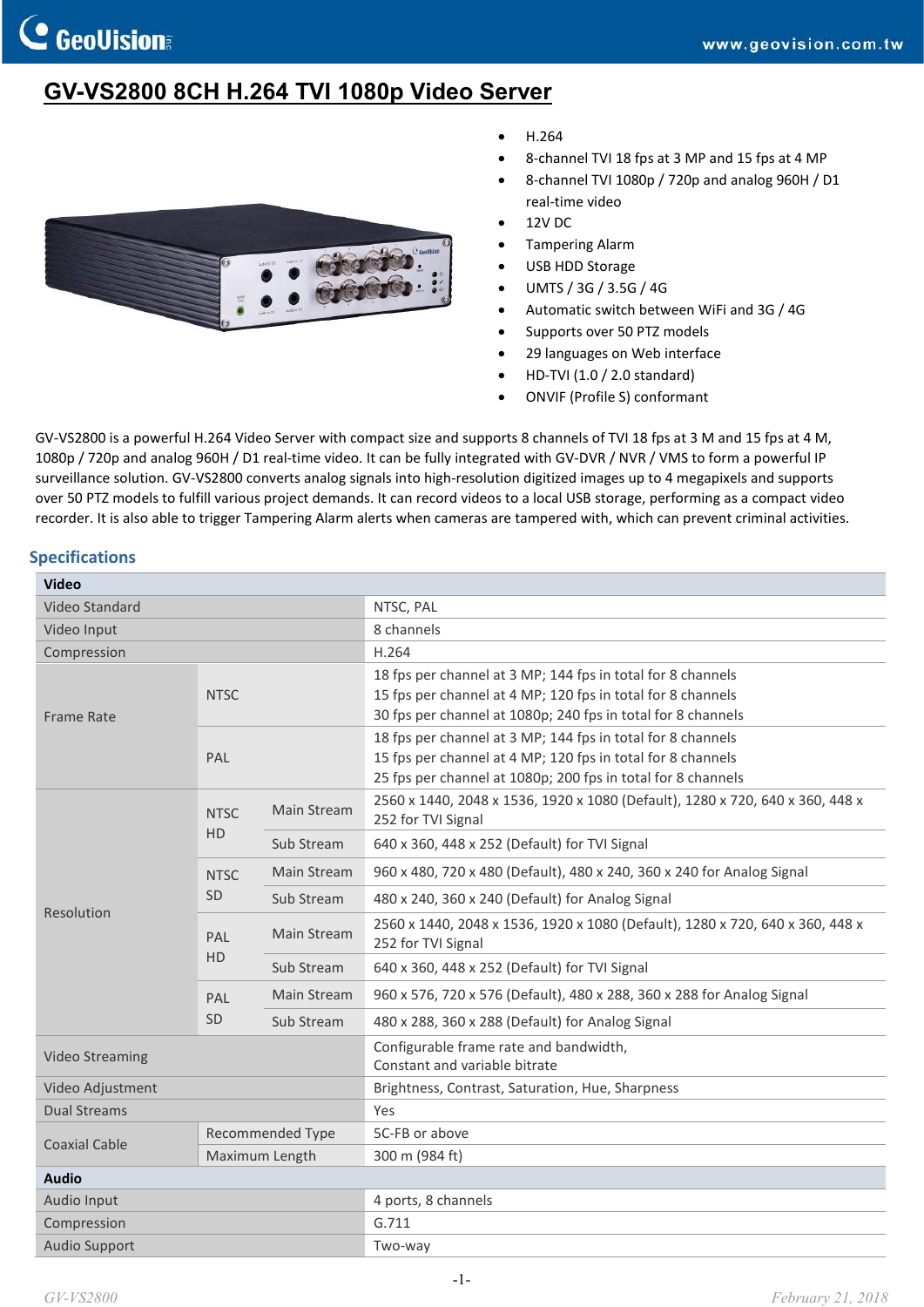| <b>Management</b>             |         |                                                                                                                                                                                                                                                                                                                                         |  |
|-------------------------------|---------|-----------------------------------------------------------------------------------------------------------------------------------------------------------------------------------------------------------------------------------------------------------------------------------------------------------------------------------------|--|
| <b>Event Management</b>       | Trigger | Schedule, Sensor Input, Motion Detection                                                                                                                                                                                                                                                                                                |  |
|                               |         | • Store Video (AVI format)                                                                                                                                                                                                                                                                                                              |  |
|                               |         | • Send e-mails with captured images                                                                                                                                                                                                                                                                                                     |  |
|                               | Action  | • Upload captured images to FTP Server                                                                                                                                                                                                                                                                                                  |  |
|                               |         | • Monitor through Center V2 and Vital Sign Monitor                                                                                                                                                                                                                                                                                      |  |
|                               |         | • Activate relay outputs to control external devices                                                                                                                                                                                                                                                                                    |  |
| Firmware Upgrade              |         | Remote upgrade by HTTP, Firmware upgrade utility                                                                                                                                                                                                                                                                                        |  |
| Storage                       |         | <b>USB HDD Storage</b>                                                                                                                                                                                                                                                                                                                  |  |
| <b>Client PC Requirements</b> |         | Microsoft Internet Explorer 8.x or later                                                                                                                                                                                                                                                                                                |  |
| Security                      |         | IP address filtering                                                                                                                                                                                                                                                                                                                    |  |
| Language                      |         | Bulgarian / Czech / Danish / Dutch / English / French / German / Greek /<br>Hebrew / Hindi / Hungarian / Italian / Indonesian / Japanese / Norwegian /<br>Lithuanian / Persian / Polish / Portuguese / Romanian / Russian / Serbian /<br>Simplified Chinese / Slovakian / Slovenian / Spanish / Thai / Traditional Chinese<br>/ Turkish |  |
| <b>Network</b>                |         |                                                                                                                                                                                                                                                                                                                                         |  |
|                               |         | 10/100/1000 Base-T Ethernet,                                                                                                                                                                                                                                                                                                            |  |
| Interface                     |         | 802.11b/g/n Wireless LAN (optional),                                                                                                                                                                                                                                                                                                    |  |
|                               |         | Mobile broadband: UMTS, EDGE, etc. (optional)                                                                                                                                                                                                                                                                                           |  |
| Protocol                      |         | DHCP, DynDNS, FTP, HTTP, HTTPS, 3GPP/ISMA, NTP, ONVIF (Profile S), RTSP,                                                                                                                                                                                                                                                                |  |
|                               |         | SMTP, SNMP, TCP, UDP, UPnP, QoS (DSCP)                                                                                                                                                                                                                                                                                                  |  |
| <b>External Interface</b>     |         |                                                                                                                                                                                                                                                                                                                                         |  |
| Video Input                   |         | 8 BNC ports                                                                                                                                                                                                                                                                                                                             |  |
| Audio Input                   |         | 4 ports (stereo phone jack, 3.5mm/0.14")                                                                                                                                                                                                                                                                                                |  |
| <b>Audio Output</b>           |         | 1 port (stereo phone jack, 3.5 mm/0.14")                                                                                                                                                                                                                                                                                                |  |
| Sensor Input                  |         | 8 inputs                                                                                                                                                                                                                                                                                                                                |  |
| Alarm Output                  |         | 8 outputs                                                                                                                                                                                                                                                                                                                               |  |
| <b>PTZ</b>                    |         | $RS-485$ +/-                                                                                                                                                                                                                                                                                                                            |  |
| Ethernet                      |         | RJ-45, 10/100/1000 Mbps                                                                                                                                                                                                                                                                                                                 |  |
| <b>USB</b>                    |         | 2 ports (USB 2.0)                                                                                                                                                                                                                                                                                                                       |  |
| Power<br>Environment          | Input   | DC Jack (DC 12V, 3.0A)                                                                                                                                                                                                                                                                                                                  |  |
| Operation Temp.               |         | $-20^{\circ}$ C ~ 50°C / $-4^{\circ}$ F ~ 122°F                                                                                                                                                                                                                                                                                         |  |
| Humidity                      |         | 0% ~ 90% RH (non-condensing)                                                                                                                                                                                                                                                                                                            |  |
| <b>Weather Resistance</b>     |         | Indoor use                                                                                                                                                                                                                                                                                                                              |  |
| <b>Physical</b>               |         |                                                                                                                                                                                                                                                                                                                                         |  |
| Dimensions (L x W x H)        |         | 200 x 175 x 40 mm / 7.87 x 6.88 x 1.57 in                                                                                                                                                                                                                                                                                               |  |
| Weight                        |         | 0.95 kg / 2.09 lb                                                                                                                                                                                                                                                                                                                       |  |
| Regulatory                    |         | CE, FCC, RCM, RoHS compliant                                                                                                                                                                                                                                                                                                            |  |
| <b>Applications</b>           |         |                                                                                                                                                                                                                                                                                                                                         |  |
| Software Supported            |         | GV-VMS (V16.10.3.0), GV-DVR / NVR (V8.7.1.0), GV-Control Center (V3.4.0.0),<br>GV-Edge Recording Manager (V1.2.0.0), GV-Center V2 (V16.10.0.0),<br>GV-Recording Server (V1.3.0.0), GV-Redundant / Failover Server (V1.1.0.0)                                                                                                            |  |
| Network Storage               |         | GV-DVR / NVR / VMS, GV-Backup Center, GV-Recording Server                                                                                                                                                                                                                                                                               |  |
| Mobile Phone Support          |         | GV-Eye for iOS and Android                                                                                                                                                                                                                                                                                                              |  |
| Live Viewing                  |         | IE, Firefox, Chrome, Safari, Edge                                                                                                                                                                                                                                                                                                       |  |
| <b>CMS Server support</b>     |         | GV-Control Center, GV-Center V2, GV-Vital Sign Monitor                                                                                                                                                                                                                                                                                  |  |
|                               |         |                                                                                                                                                                                                                                                                                                                                         |  |

#### **Note:**

1. It is required to apply patch files to all the supported software mentioned above except GV-VMS and GV-Center V2.

- 2. GV‐Video Server cannot work with microphones that acquire power from the unit. Use microphones that have external power supply.
- 3. GV-VS2800 supports 1 external hard disk (2.5" or 3.5") with up to 6 TB capacities.
- 4. It is not recommended to use the flash USB drive with GV-VS2800 because of its slow read and write speed.
- 5. Product design and specifications are subject to change without notice.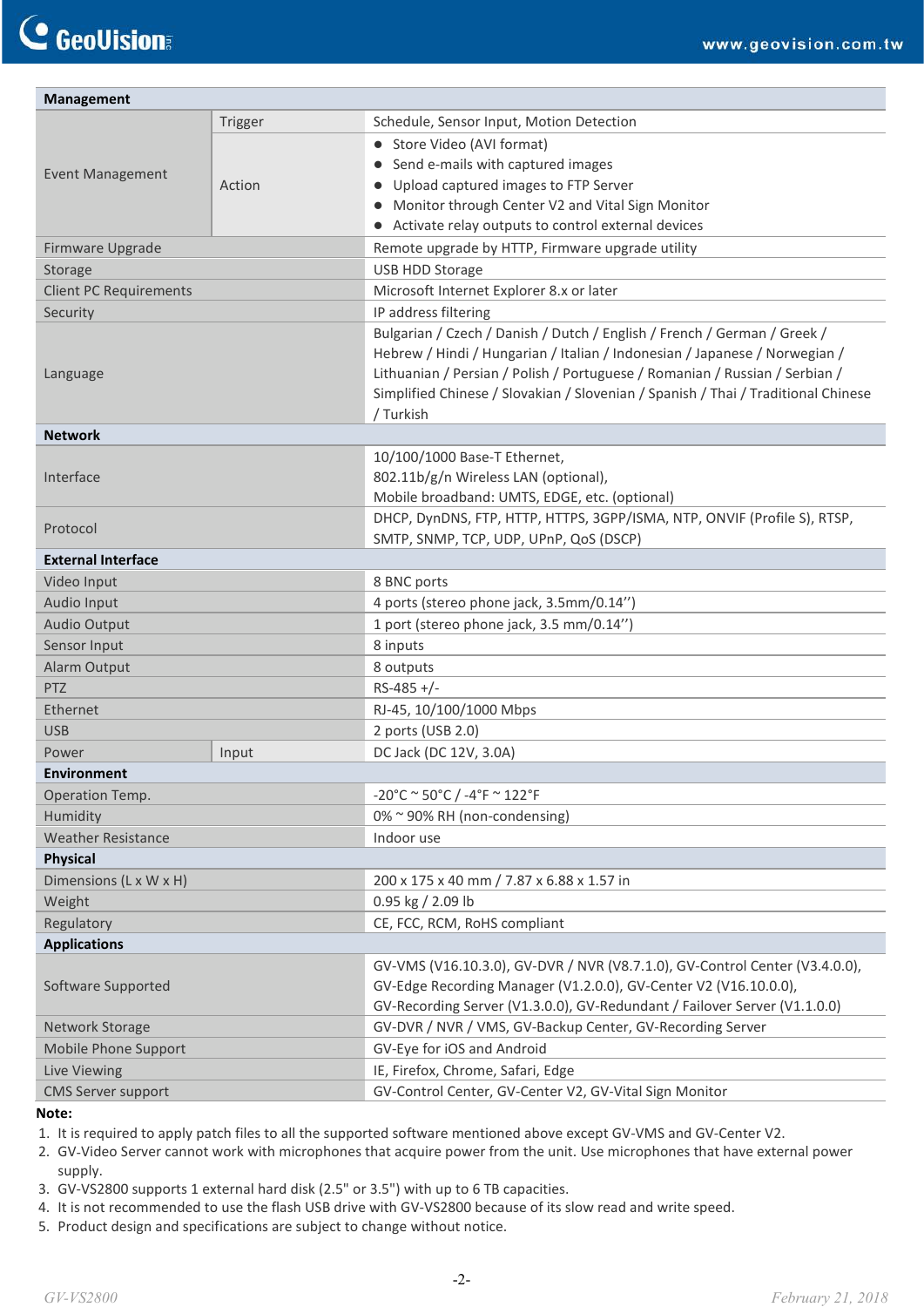### **Packing List**

- 1. GV-VS2800
- 2. AC Power Cord
- 3. Power Adaptor
- 4. Download Guide
- 5. Warranty Card

#### **Options**

Optional devices can expand your GV-Video Server's capabilities and versatility. Contact your dealer for more information.

| <b>GV-Relay V2</b>         | Working with a GV-Relay V2, the GV-Video Server is capable of driving the loads of relay<br>outputs over 5 volts. |  |  |
|----------------------------|-------------------------------------------------------------------------------------------------------------------|--|--|
| GV-WiFi Adaptor V2         | The WiFi Adaptor V2 is designed to connect GV IP devices, such as GV-Video Server, to the<br>wireless network.    |  |  |
| 3.5 mm Stereo to RCA Cable | 3.5 mm Stereo to RCA Cable is served as an audio adapter for microphones with RCA<br>connectors.                  |  |  |
| <b>Wall Hook</b>           | Wall Hook is used to mount GV-VS2800 to the wall.                                                                 |  |  |
| <b>DIN-rail Hook</b>       | DIN-rail Hook is used to mount GV-VS2800 to a 35-mm (1.38-in) DIN rail.                                           |  |  |
| <b>Rack Mount</b>          | Rack Mount is used to mount up to 2 video servers to a 19-in (482.6-mm) rack.                                     |  |  |

### **Supported Wireless LAN USB Adaptor**

| <b>Vendors</b>                                         | Model                                           |  |
|--------------------------------------------------------|-------------------------------------------------|--|
| D-Link                                                 | DWA-140 (H/W version B1), DWL-G122 (version C1) |  |
| <b>EDIMAX</b>                                          | EW-7318Ug, EW-7718Un, EW-7711UAn                |  |
| Linksys                                                | WUSB54GC, WUSB600 (version 1)                   |  |
| Pegatron                                               | WL-166N11                                       |  |
| <b>Note:</b> Linksys WUSB54GC ver. 3 is not supported. |                                                 |  |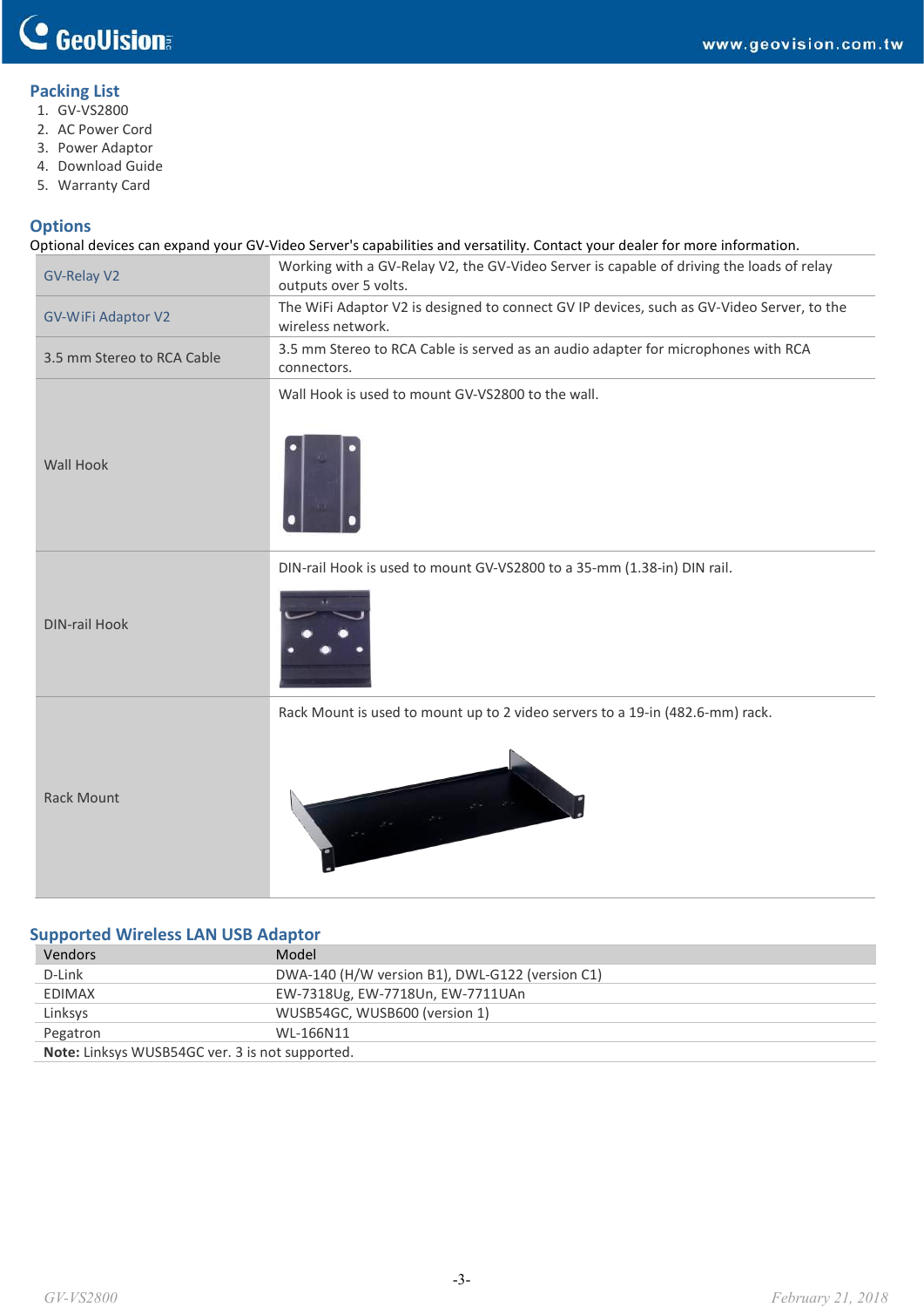## **Supported Mobile Broadband Device**

| Vendors       | Model                                                                                                              |
|---------------|--------------------------------------------------------------------------------------------------------------------|
| Bandluxe      | C320, C501                                                                                                         |
| D-Link        | DWM-222                                                                                                            |
| <b>HUAWEI</b> | E156, E156B, E169, E220, E1692, E1750, E1752, E1756, E1756C, EC169C, EC189 USB Modem<br>(HSDPA/UMTS/EDGE/GPRS/GSM) |
| Novatel       | MC950D, MC996D, MC998D (HSDPA/UMTS/EDGE/GPRS/GSM)                                                                  |
| Onda          | MSA523HS                                                                                                           |
| Sierra        | 250U                                                                                                               |
| Verizon       | USB727, USB728, USB760 Modem (EVDO)                                                                                |
| Vodafone      | K3565 (Rev 2)                                                                                                      |
| <b>ZTE</b>    | MF100                                                                                                              |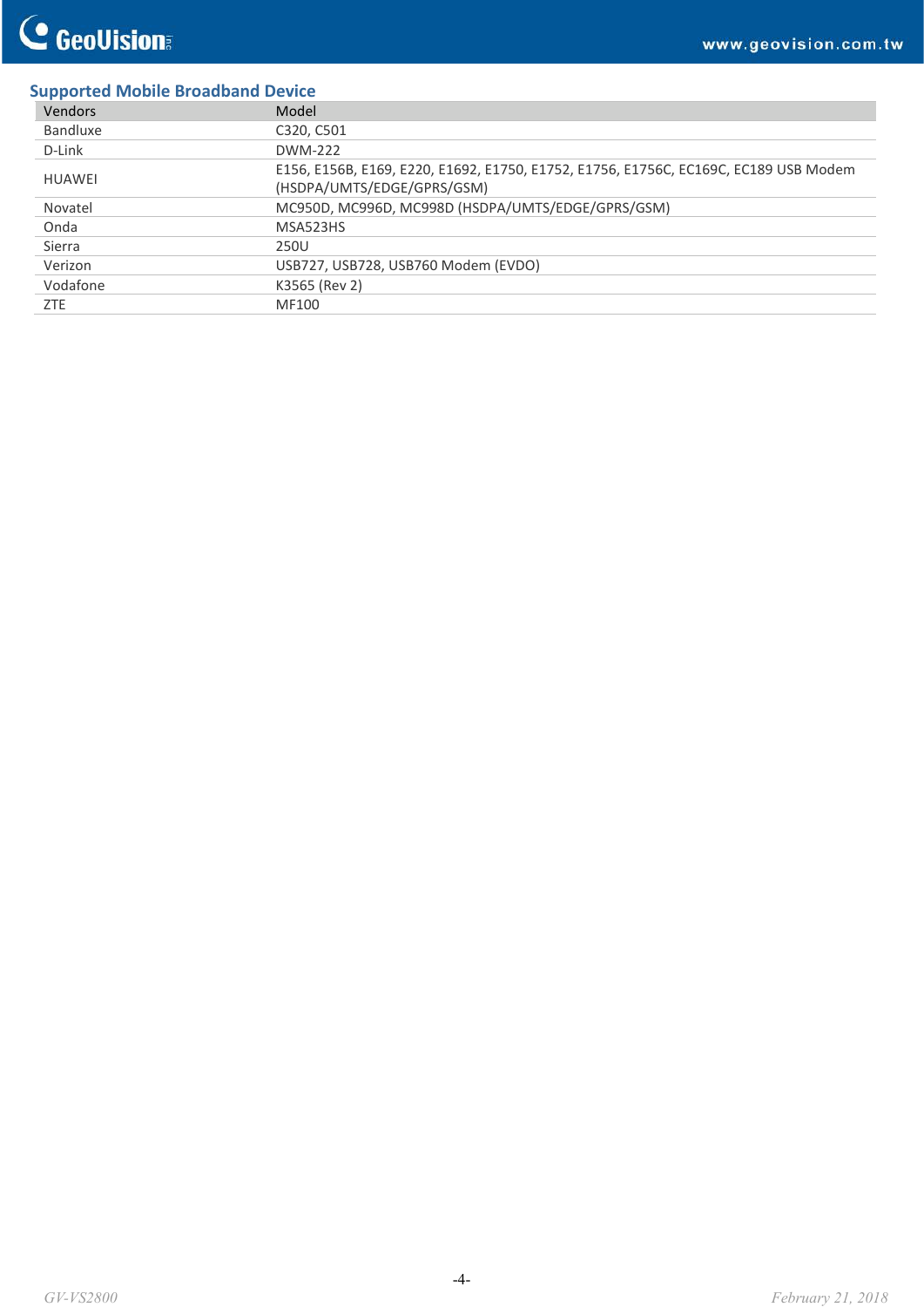# **GV-VS2820 8CH H.264 AHD 1080p Video Server**



- H.264
- 8-channel AHD 18 fps at 3 MP and 15 fps at 4 MP
- 8-channel AHD 1080p / 720p and analog 960H / D1 real-time video
- 12V DC
- Tampering Alarm
- USB HDD Storage
- UMTS / 3G / 3.5G / 4G
- Automatic switch between WiFi and 3G / 4G
- Supports over 50 PTZ models
- 29 languages on Web interface
- ONVIF (Profile S) conformant

GV-VS2820 is a powerful H.264 Video Server with compact size and supports 8 channels of AHD 18 fps at 3 M and 15 fps at 4 M, 1080p / 720p and analog 960H / D1 real-time video. It can be fully integrated with GV-DVR / NVR / VMS to form a powerful IP surveillance solution. GV-VS2820 converts analog signals into high-resolution digitized images up to 4 megapixels and supports over 50 PTZ models to fulfill various project demands. It can record videos to a local USB storage, performing as a compact video recorder. It is also able to trigger Tampering Alarm alerts when cameras are tampered with, which can prevent criminal activities.

#### **Specifications**

| <b>Video</b>           |                         |             |                                                                                                     |
|------------------------|-------------------------|-------------|-----------------------------------------------------------------------------------------------------|
| Video Standard         |                         |             | NTSC, PAL                                                                                           |
| Video Input            |                         |             | 8 channels                                                                                          |
| Compression            |                         |             | H.264                                                                                               |
|                        | <b>NTSC</b>             |             | 18 fps per channel at 3 MP; 144 fps in total for 8 channels                                         |
|                        |                         |             | 15 fps per channel at 4 MP; 120 fps in total for 8 channels                                         |
| Frame Rate             |                         |             | 30 fps per channel at 1080p; 240 fps in total for 8 channels                                        |
|                        |                         |             | 18 fps per channel at 3 MP; 144 fps in total for 8 channels                                         |
|                        | PAL                     |             | 15 fps per channel at 4 MP; 120 fps in total for 8 channels                                         |
|                        |                         |             | 25 fps per channel at 1080p; 200 fps in total for 8 channels                                        |
|                        | <b>NTSC</b>             | Main Stream | 2560 x 1440, 2048 x 1536, 1920 x 1080 (Default), 1280 x 720, 640 x 360, 448 x<br>252 for AHD Signal |
|                        | <b>HD</b>               | Sub Stream  | 640 x 360, 448 x 252 (Default) for AHD Signal                                                       |
|                        | <b>NTSC</b><br>SD       | Main Stream | 960 x 480, 720 x 480 (Default), 480 x 240, 360 x 240 for Analog Signal                              |
| Resolution             |                         | Sub Stream  | 480 x 240, 360 x 240 (Default) for Analog Signal                                                    |
|                        | PAL<br><b>HD</b>        | Main Stream | 2560 x 1440, 2048 x 1536, 1920 x 1080 (Default), 1280 x 720, 640 x 360, 448 x<br>252 for AHD Signal |
|                        |                         | Sub Stream  | 640 x 360, 448 x 252 (Default) for AHD Signal                                                       |
|                        | PAL                     | Main Stream | 960 x 576, 720 x 576 (Default), 480 x 288, 360 x 288 for Analog Signal                              |
|                        | <b>SD</b>               | Sub Stream  | 480 x 288, 360 x 288 (Default) for Analog Signal                                                    |
| <b>Video Streaming</b> |                         |             | Configurable frame rate and bandwidth,<br>Constant and variable bitrate                             |
| Video Adjustment       |                         |             | Brightness, Contrast, Saturation, Hue, Sharpness                                                    |
| <b>Dual Streams</b>    |                         |             | Yes                                                                                                 |
| <b>Coaxial Cable</b>   | <b>Recommended Type</b> |             | 5C-FB or above                                                                                      |
|                        | Maximum Length          |             | 300 m (984 ft)                                                                                      |
| <b>Audio</b>           |                         |             |                                                                                                     |
| Audio Input            |                         |             | 4 ports, 8 channels                                                                                 |
| Compression            |                         |             | G.711                                                                                               |
| <b>Audio Support</b>   |                         |             | Two-way                                                                                             |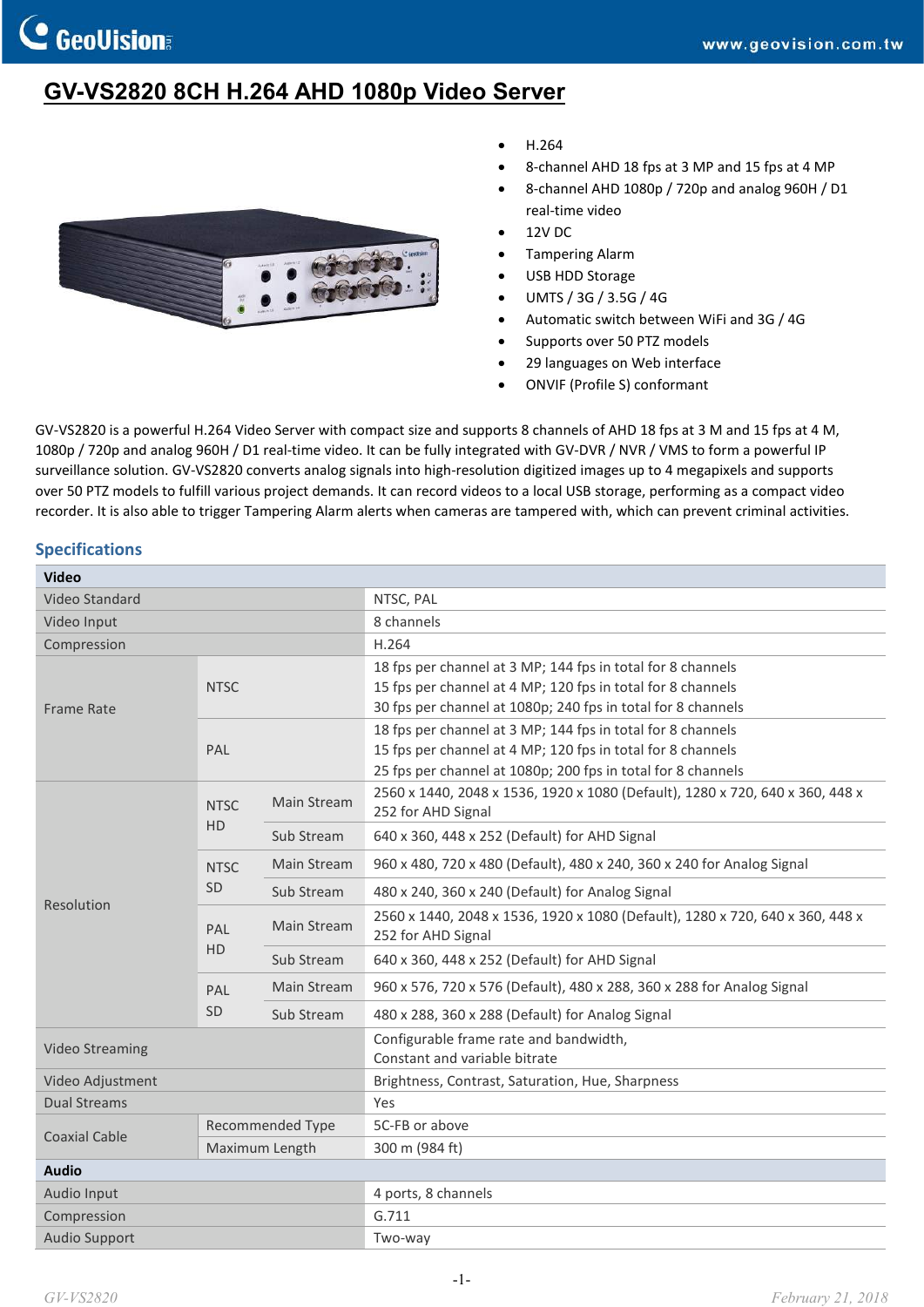| <b>Management</b>             |         |                                                                                                                                        |  |
|-------------------------------|---------|----------------------------------------------------------------------------------------------------------------------------------------|--|
| <b>Event Management</b>       | Trigger | Schedule, Sensor Input, Motion Detection                                                                                               |  |
|                               |         | • Store Video (AVI format)                                                                                                             |  |
|                               |         | • Send e-mails with captured images                                                                                                    |  |
|                               | Action  | • Upload captured images to FTP Server                                                                                                 |  |
|                               |         | • Monitor through Center V2 and Vital Sign Monitor                                                                                     |  |
|                               |         | • Activate relay outputs to control external devices                                                                                   |  |
| Firmware Upgrade              |         | Remote upgrade by HTTP, Firmware upgrade utility                                                                                       |  |
| Storage                       |         | USB HDD Storage                                                                                                                        |  |
| <b>Client PC Requirements</b> |         | Microsoft Internet Explorer 8.x or later                                                                                               |  |
| Security                      |         | IP address filtering                                                                                                                   |  |
|                               |         | Bulgarian / Czech / Danish / Dutch / English / French / German / Greek /                                                               |  |
|                               |         | Hebrew / Hindi / Hungarian / Italian / Indonesian / Japanese / Norwegian /                                                             |  |
| Language                      |         | Lithuanian / Persian / Polish / Portuguese / Romanian / Russian /                                                                      |  |
|                               |         | Serbian / Simplified Chinese / Slovakian / Slovenian / Spanish / Thai /                                                                |  |
|                               |         | Traditional Chinese / Turkish                                                                                                          |  |
| <b>Network</b>                |         |                                                                                                                                        |  |
|                               |         | 10/100/1000 Base-T Ethernet,                                                                                                           |  |
| Interface                     |         | 802.11b/g/n Wireless LAN (optional),                                                                                                   |  |
|                               |         | Mobile broadband: UMTS, EDGE, etc. (optional)                                                                                          |  |
| Protocol                      |         | DHCP, DynDNS, FTP, HTTP, HTTPS, 3GPP/ISMA, NTP, ONVIF (Profile S), RTSP,                                                               |  |
|                               |         | SMTP, SNMP, TCP, UDP, UPnP, QoS (DSCP)                                                                                                 |  |
| <b>External Interface</b>     |         |                                                                                                                                        |  |
| Video Input                   |         | 8 BNC ports                                                                                                                            |  |
| Audio Input                   |         | 4 ports (stereo phone jack, 3.5mm/0.14")                                                                                               |  |
| <b>Audio Output</b>           |         | 1 port (stereo phone jack, 3.5 mm/0.14")                                                                                               |  |
| Sensor Input                  |         | 8 inputs                                                                                                                               |  |
| <b>Alarm Output</b>           |         | 8 outputs                                                                                                                              |  |
| <b>PTZ</b>                    |         | $RS-485$ +/-                                                                                                                           |  |
| Ethernet                      |         | RJ-45, 10/100/1000 Mbps                                                                                                                |  |
| <b>USB</b>                    |         | 2 ports (USB 2.0)                                                                                                                      |  |
| Power                         | Input   | DC Jack (DC 12V, 3.0A)                                                                                                                 |  |
| <b>Environment</b>            |         |                                                                                                                                        |  |
| Operation Temp.               |         | $-20^{\circ}$ C ~ 50°C / $-4^{\circ}$ F ~ 122°F                                                                                        |  |
| Humidity                      |         | 0% ~ 90% RH (non-condensing)                                                                                                           |  |
| <b>Weather Resistance</b>     |         | Indoor use                                                                                                                             |  |
| <b>Physical</b>               |         |                                                                                                                                        |  |
| Dimensions (L x W x H)        |         | 200 x 175 x 40 mm / 7.87 x 6.88 x 1.57 in                                                                                              |  |
| Weight                        |         | 0.95 kg / 2.09 lb                                                                                                                      |  |
| Regulatory                    |         | CE, FCC, RCM, RoHS compliant                                                                                                           |  |
| <b>Applications</b>           |         |                                                                                                                                        |  |
|                               |         | GV-VMS (V16.10.3.0), GV-DVR / NVR (V8.7.1.0), GV-Control Center (V3.4.0.0),                                                            |  |
| Software Supported            |         | GV-Edge Recording Manager (V1.2.0.0), GV-Center V2 (V16.10.0.0),                                                                       |  |
|                               |         | GV-Recording Server (V1.3.0.0), GV-Redundant / Failover Server (V1.1.0.0)<br>GV-DVR / NVR / VMS, GV-Backup Center, GV-Recording Server |  |
| Network Storage               |         | GV-Eye for iOS and Android                                                                                                             |  |
| Mobile Phone Support          |         | IE, Firefox, Chrome, Safari, Edge, GV-Edge Recording Manager                                                                           |  |
| Live Viewing                  |         |                                                                                                                                        |  |
| <b>CMS Server support</b>     |         | GV-Control Center, GV-Center V2, GV-Vital Sign Monitor                                                                                 |  |

**Note:**

1. It is required to apply patch files to all the supported software mentioned above except GV-VMS and GV-Center V2.

- 2. GV‐Video Server cannot work with microphones that acquire power from the unit. Use microphones that have external power supply.
- 3. GV-VS2820 supports 1 external hard disk (2.5" or 3.5") with up to 6 TB capacities.
- 4. It is not recommended to use the flash USB drive with GV-VS2820 because of its slow read and write speed.
- 5. GV-VS2820 does not support coaxial cable connection with PTZ cameras.
- 6. Product design and specifications are subject to change without notice.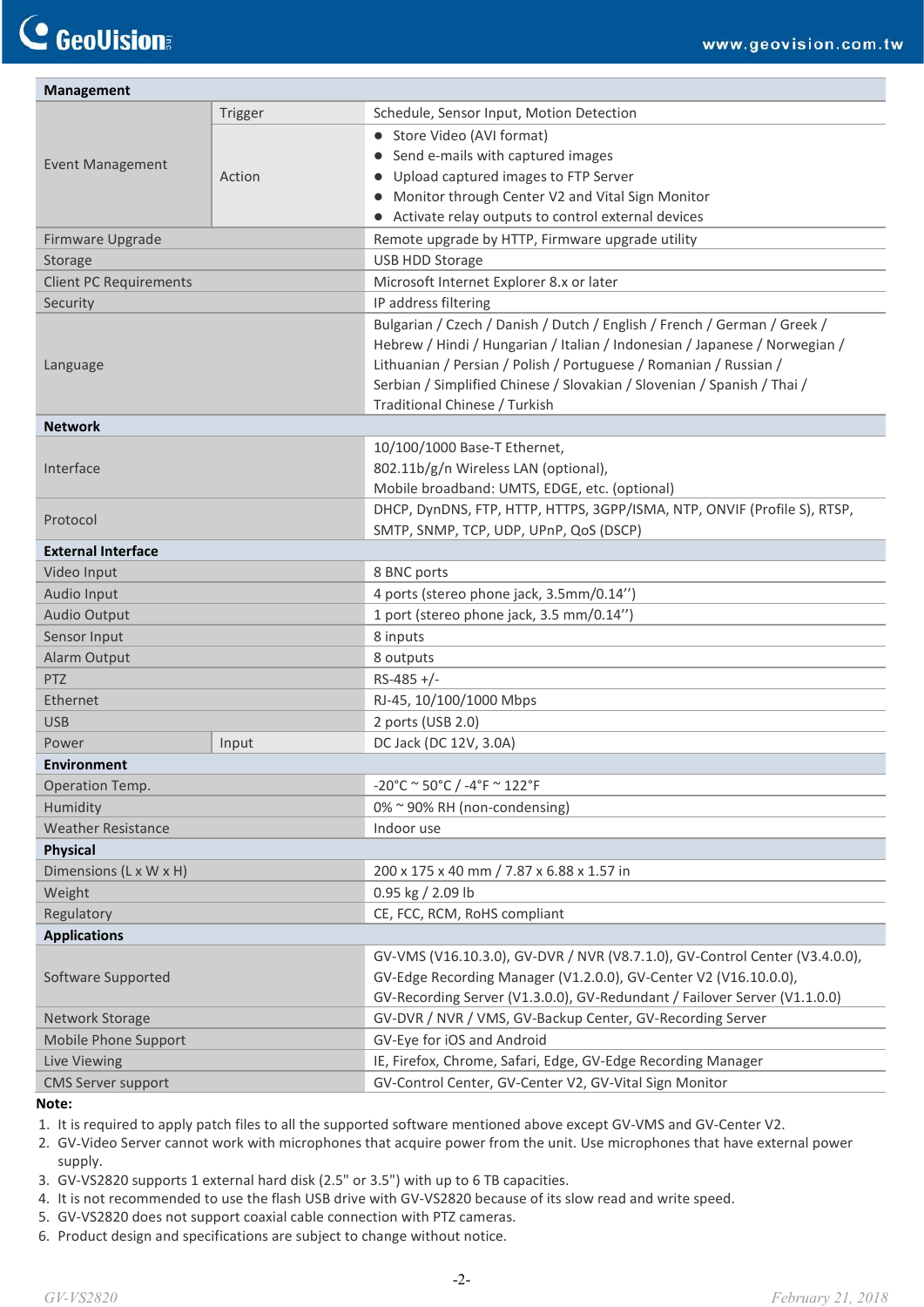## **Packing List**

- 1. GV-VS2820
- 2. AC Power Cord
- 3. Power Adaptor
- 4. Download Guide
- 5. Warranty Card

### **Options**

Optional devices can expand your GV-Video Server's capabilities and versatility. Contact your dealer for more information.

| <b>GV-Relay V2</b>         | Working with a GV-Relay V2, the GV-Video Server is capable of driving the loads of relay<br>outputs over 5 volts. |  |  |
|----------------------------|-------------------------------------------------------------------------------------------------------------------|--|--|
| <b>GV-WiFi Adaptor V2</b>  | The WiFi Adaptor V2 is designed to connect GV IP devices, such as GV-Video Server, to the<br>wireless network.    |  |  |
| 3.5 mm Stereo to RCA Cable | 3.5 mm Stereo to RCA Cable is served as an audio adapter for microphones with RCA<br>connectors.                  |  |  |
| <b>Wall Hook</b>           | Wall Hook is used to mount GV-VS2820 to the wall.                                                                 |  |  |
| <b>DIN-rail Hook</b>       | DIN-rail Hook is used to mount GV-VS2820 to a 35-mm (1.38-in) DIN rail.                                           |  |  |
| <b>Rack Mount</b>          | Rack Mount is used to mount up to 2 video servers to a 19-in (482.6-mm) rack.                                     |  |  |

### **Supported Wireless LAN USB Adaptor**

| Vendors                                                | Model                                           |  |
|--------------------------------------------------------|-------------------------------------------------|--|
| D-Link                                                 | DWA-140 (H/W version B1), DWL-G122 (version C1) |  |
| EDIMAX                                                 | EW-7318Ug, EW-7718Un, EW-7711UAn                |  |
| Linksys                                                | WUSB54GC, WUSB600 (version 1)                   |  |
| Pegatron                                               | WL-166N11                                       |  |
| <b>Note:</b> Linksys WUSB54GC ver. 3 is not supported. |                                                 |  |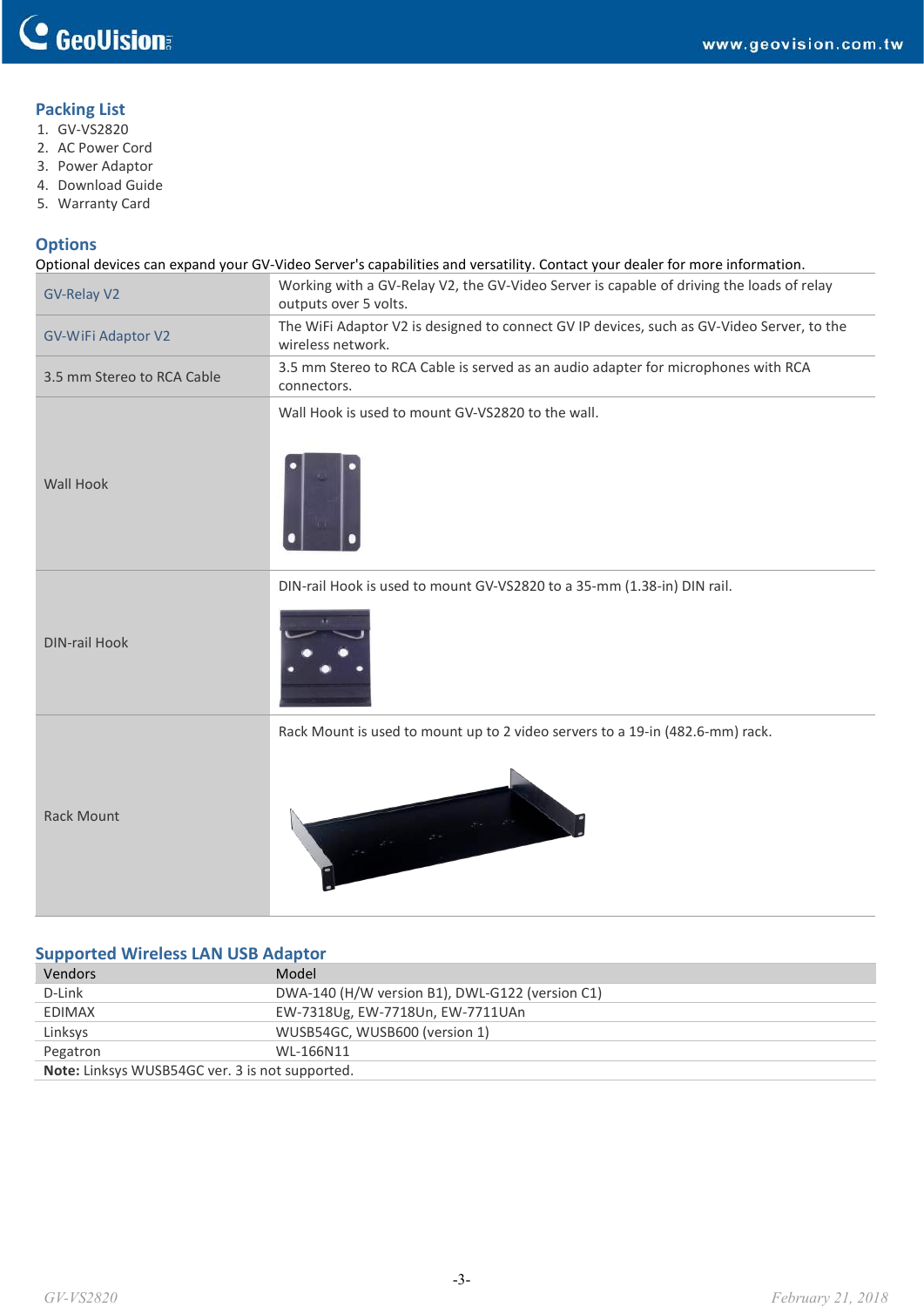## **Supported Mobile Broadband Device**

| Vendors       | Model                                                                                                              |
|---------------|--------------------------------------------------------------------------------------------------------------------|
| Bandluxe      | C320, C501                                                                                                         |
| D-Link        | DWM-222                                                                                                            |
| <b>HUAWEI</b> | E156, E156B, E169, E220, E1692, E1750, E1752, E1756, E1756C, EC169C, EC189 USB Modem<br>(HSDPA/UMTS/EDGE/GPRS/GSM) |
| Novatel       | MC950D, MC996D, MC998D (HSDPA/UMTS/EDGE/GPRS/GSM)                                                                  |
| Onda          | MSA523HS                                                                                                           |
| Sierra        | 250U                                                                                                               |
| Verizon       | USB727, USB728, USB760 Modem (EVDO)                                                                                |
| Vodafone      | K3565 (Rev 2)                                                                                                      |
| ZTE           | MF100                                                                                                              |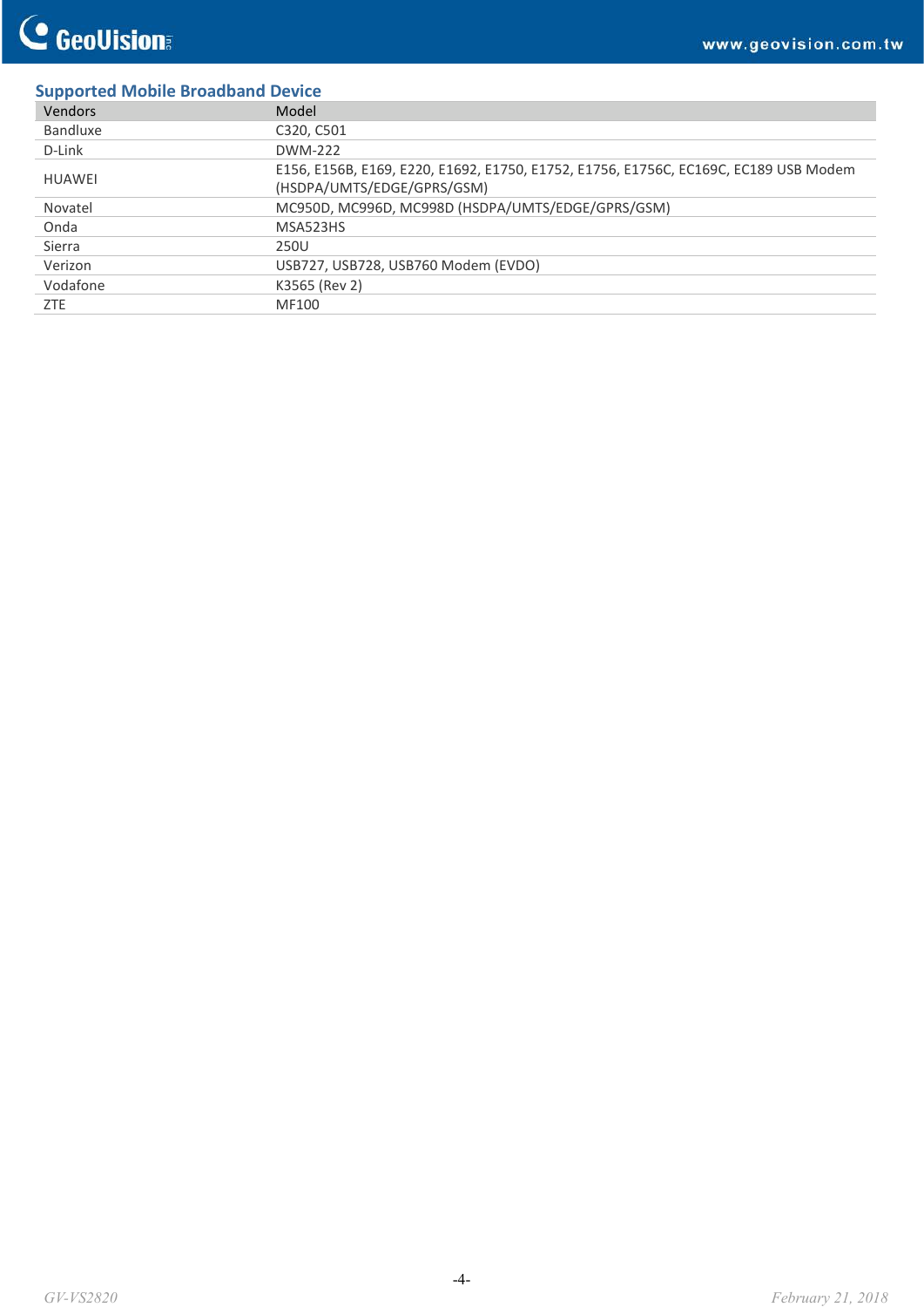# **GV-VS21600 16CH H.264 Combo 1080p Video Server**



- H.264
- 16-channel combo 1080p / 720p and analog 960H / D1 real-time video
- 12V DC
- Tampering Alarm
- USB HDD Storage
- UMTS / 3G / 3.5G / 4G
- Automatic switch between WiFi and 3G / 4G
- Supports over 50 PTZ models
- 29 languages on Web interface
- HD-TVI (1.0 / 2.0 standard) / HD-AHD
- ONVIF (Profile S) conformant

GV-VS21600 is a powerful H.264 Video Server with compact size and supports multiple applications. It supports 16-channel combo 1080p / 720p and analog 960H / D1 real-time video, fully integrated with GV-DVR / NVR / VMS to form the most powerful IP solution. GV-VS21600 converts analog signals into high-resolution digitized images up to 2 megapixels. It also supports over 50 PTZ models to fulfill various project demands. It can record video to a local USB storage, forming the smallest video recorder. It can also activate Tampering Alarm alerts when cameras are tampered with, which can prevent criminal activities successfully.

#### **Specifications**

| <b>Video</b>           |                         |             |                                                                                                                                                                                                               |
|------------------------|-------------------------|-------------|---------------------------------------------------------------------------------------------------------------------------------------------------------------------------------------------------------------|
| <b>Video Standard</b>  |                         |             | NTSC, PAL                                                                                                                                                                                                     |
| Video Input            |                         |             | 16 channels                                                                                                                                                                                                   |
| Compression            |                         |             | H.264                                                                                                                                                                                                         |
| <b>Frame Rate</b>      | <b>NTSC</b>             |             | 15 fps per channel at 1080p, 30 fps per channel at 720p / 960H / D1;<br>240 fps in total for 16 channels<br>* The frame rate will be restricted to 15 fps only when more than 8 channels<br>are set at 1080p. |
|                        | PAL                     |             | 15 fps per channel at 1080p, 25 fps per channel at 720p / 960H / D1;<br>200 fps in total for 16 channels<br>* The frame rate will be restricted to 15 fps only when more than 8 channels<br>are set at 1080p. |
|                        | <b>NTSC</b>             | Main Stream | 1920 x 1080 (Default), 1280 x 720, 640 x 360, 448 x 252 for Combo Signal                                                                                                                                      |
|                        | HD                      | Sub Stream  | 640 x 360, 448 x 252 (Default) for Combo Signal                                                                                                                                                               |
|                        | <b>NTSC</b><br>SD       | Main Stream | 960 x 480, 720 x 480 (Default), 480 x 240, 360 x 240 for Analog Signal                                                                                                                                        |
|                        |                         | Sub Stream  | 480 x 240, 360 x 240 (Default) for Analog Signal                                                                                                                                                              |
| Resolution             | PAL<br><b>HD</b>        | Main Stream | 1920 x 1080 (Default), 1280 x 720, 640 x 360, 448 x 252 for Combo Signal                                                                                                                                      |
|                        |                         | Sub Stream  | 640 x 360, 448 x 252 (Default) for Combo Signal                                                                                                                                                               |
|                        | PAL                     | Main Stream | 960 x 576, 720 x 576 (Default), 480 x 288, 360 x 288 for Analog Signal                                                                                                                                        |
|                        | <b>SD</b>               | Sub Stream  | 480 x 288, 360 x 288 (Default) for Analog Signal                                                                                                                                                              |
| <b>Video Streaming</b> |                         |             | Configurable frame rate and bandwidth,<br>Constant and variable bitrate                                                                                                                                       |
| Video Adjustment       |                         |             | Brightness, Contrast, Saturation, Hue, Sharpness                                                                                                                                                              |
| Dual Streams           |                         |             | Yes                                                                                                                                                                                                           |
| <b>Coaxial Cable</b>   | <b>Recommended Type</b> |             | 5C-FB or above                                                                                                                                                                                                |
|                        | Maximum Length          |             | 300 m (984 ft)                                                                                                                                                                                                |
| <b>Audio</b>           |                         |             |                                                                                                                                                                                                               |
| Audio Input            |                         |             | 16 RCA ports, 16 channels                                                                                                                                                                                     |
| Compression            |                         |             | G.711                                                                                                                                                                                                         |
| <b>Audio Support</b>   |                         |             | Two-way                                                                                                                                                                                                       |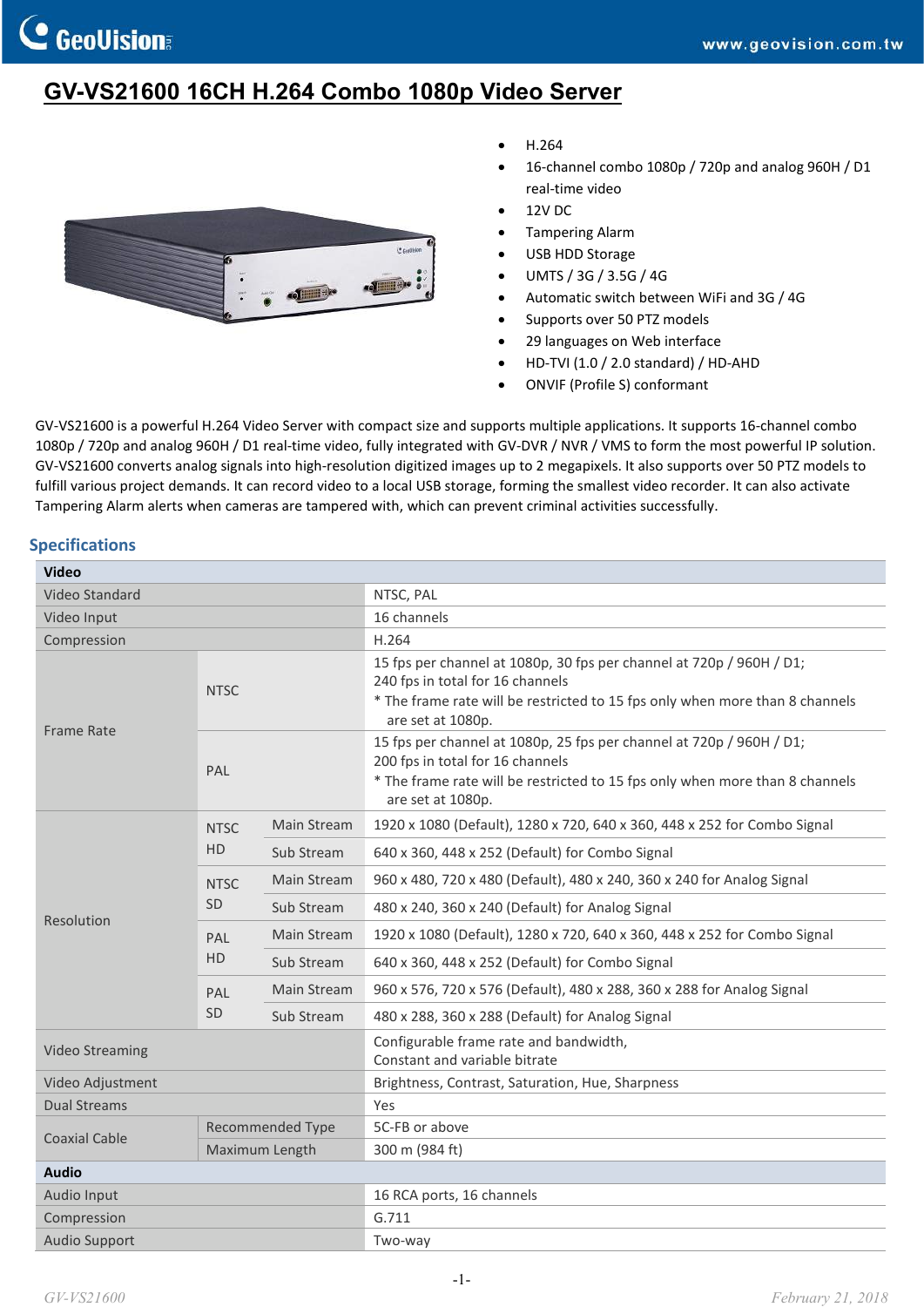| <b>Management</b>             |         |                                                                                                                                                                                                                                                                                                                                         |  |  |  |
|-------------------------------|---------|-----------------------------------------------------------------------------------------------------------------------------------------------------------------------------------------------------------------------------------------------------------------------------------------------------------------------------------------|--|--|--|
| <b>Event Management</b>       | Trigger | Schedule, Sensor Input, Motion Detection                                                                                                                                                                                                                                                                                                |  |  |  |
|                               |         | • Store Video (AVI format)                                                                                                                                                                                                                                                                                                              |  |  |  |
|                               |         | • Send e-mails with captured images                                                                                                                                                                                                                                                                                                     |  |  |  |
|                               | Action  | • Upload captured images to FTP Server                                                                                                                                                                                                                                                                                                  |  |  |  |
|                               |         | • Monitor through Center V2 and Vital Sign Monitor                                                                                                                                                                                                                                                                                      |  |  |  |
|                               |         | • Activate relay outputs to control external devices                                                                                                                                                                                                                                                                                    |  |  |  |
| Firmware Upgrade              |         | Remote upgrade by HTTP, Firmware upgrade utility                                                                                                                                                                                                                                                                                        |  |  |  |
| Storage                       |         | USB HDD Storage                                                                                                                                                                                                                                                                                                                         |  |  |  |
| <b>Client PC Requirements</b> |         | Microsoft Internet Explorer 8.x or later                                                                                                                                                                                                                                                                                                |  |  |  |
| Security                      |         | IP address filtering                                                                                                                                                                                                                                                                                                                    |  |  |  |
| Language                      |         | Bulgarian / Czech / Danish / Dutch / English / French / German / Greek /<br>Hebrew / Hindi / Hungarian / Italian / Indonesian / Japanese / Norwegian /<br>Lithuanian / Persian / Polish / Portuguese / Romanian / Russian / Serbian /<br>Simplified Chinese / Slovakian / Slovenian / Spanish / Thai / Traditional Chinese<br>/ Turkish |  |  |  |
| <b>Network</b>                |         |                                                                                                                                                                                                                                                                                                                                         |  |  |  |
| Interface                     |         | 10/100/1000 Base-T Ethernet,<br>802.11b/g/n Wireless LAN (optional),<br>Mobile broadband: UMTS, EDGE, etc. (optional)                                                                                                                                                                                                                   |  |  |  |
| Protocol                      |         | DHCP, DynDNS, FTP, HTTP, HTTPS, 3GPP/ISMA, NTP, ONVIF (Profile S), RTSP,<br>SMTP, SNMP, TCP, UDP, UPnP, QoS (DSCP)                                                                                                                                                                                                                      |  |  |  |
| <b>External Interface</b>     |         |                                                                                                                                                                                                                                                                                                                                         |  |  |  |
| Video Input                   |         | 1 DVI socket supporting 16 video BNC ports                                                                                                                                                                                                                                                                                              |  |  |  |
| Audio Input                   |         | 1 DVI socket supporting 16 audio RCA ports                                                                                                                                                                                                                                                                                              |  |  |  |
| <b>Audio Output</b>           |         | 1 port (stereo phone jack, 3.5 mm/0.14")                                                                                                                                                                                                                                                                                                |  |  |  |
| Sensor Input                  |         | 8 inputs                                                                                                                                                                                                                                                                                                                                |  |  |  |
| Alarm Output                  |         | 8 outputs                                                                                                                                                                                                                                                                                                                               |  |  |  |
| <b>PTZ</b>                    |         | $RS-485$ +/-                                                                                                                                                                                                                                                                                                                            |  |  |  |
| Ethernet                      |         | RJ-45, 10/100/1000 Mbps                                                                                                                                                                                                                                                                                                                 |  |  |  |
| <b>USB</b>                    |         | 2 ports (USB 2.0)                                                                                                                                                                                                                                                                                                                       |  |  |  |
| Power                         | Input   | DC Jack (DC 12V, 3.0A)                                                                                                                                                                                                                                                                                                                  |  |  |  |
| <b>Environment</b>            |         |                                                                                                                                                                                                                                                                                                                                         |  |  |  |
| Operation Temp.               |         | $-20$ ~ 50 °C / -4 ~ 122 °F                                                                                                                                                                                                                                                                                                             |  |  |  |
| Humidity                      |         | $0$ ~ 90% RH (non-condensing)                                                                                                                                                                                                                                                                                                           |  |  |  |
| <b>Weather Resistance</b>     |         | Indoor use                                                                                                                                                                                                                                                                                                                              |  |  |  |
| <b>Physical</b>               |         |                                                                                                                                                                                                                                                                                                                                         |  |  |  |
| Dimensions (L x W x H)        |         | 200 x 175 x 40 mm / 7.87 x 6.88 x 1.57 in                                                                                                                                                                                                                                                                                               |  |  |  |
| Weight                        |         | 1.1 kg $/$ 2.42 lb                                                                                                                                                                                                                                                                                                                      |  |  |  |
| Regulatory                    |         | CE, FCC, RCM, RoHS compliant                                                                                                                                                                                                                                                                                                            |  |  |  |
| <b>Applications</b>           |         |                                                                                                                                                                                                                                                                                                                                         |  |  |  |
| Software Supported            |         | GV-VMS (V16.11.0.0), GV-DVR / NVR (V8.7.4.0), GV-Control Center (V3.4.0.0),<br>GV-Backup Center (V1.2.0.0), GV-Edge Recording Manager (V1.3.0.0),<br>GV-Center V2 (V16.11.0.0), GV-Recording Server / Video Gateway (V1.3.0.0),<br>GV-Redundant / Failover Server (V1.1.0.0), GV-Remote ViewLog (V16.11.0.0)                            |  |  |  |
| Network Storage               |         | GV-DVR / NVR / VMS, GV-Backup Center, GV-Recording Server                                                                                                                                                                                                                                                                               |  |  |  |
| Mobile Phone Support          |         | GV-Eye for iOS and Android                                                                                                                                                                                                                                                                                                              |  |  |  |
| Live Viewing                  |         | IE, Firefox, Chrome, Safari, Edge                                                                                                                                                                                                                                                                                                       |  |  |  |
| <b>CMS Server support</b>     |         | GV-Control Center, GV-Center V2, GV-Vital Sign Monitor                                                                                                                                                                                                                                                                                  |  |  |  |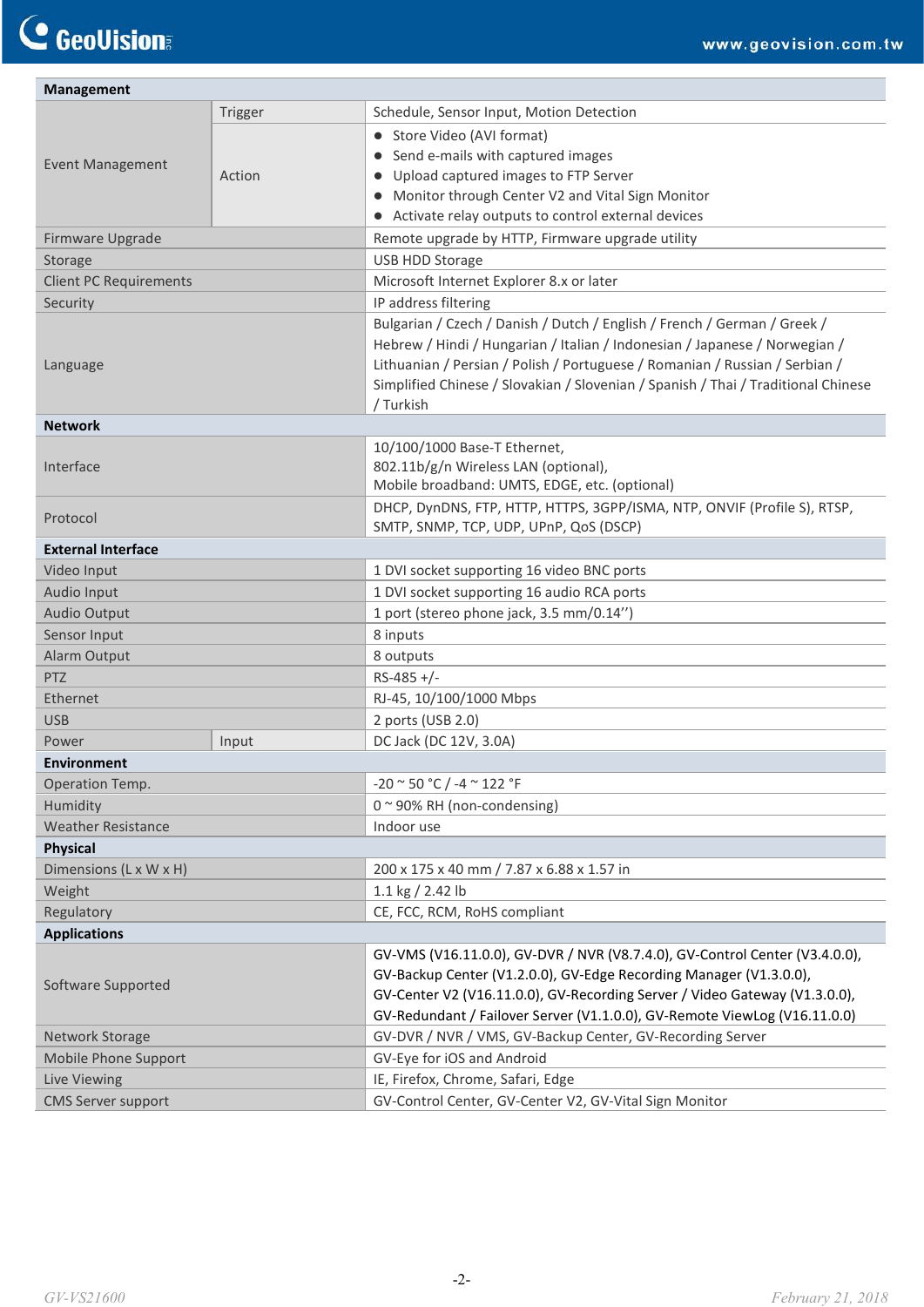#### **Note:**

- 1. It is required to apply patch files to all the supported software mentioned.
- 2. The GV‐Video Server cannot work with the microphones that acquire power from the unit. Use microphones that have external power supply.
- 3. GV-VS21600 supports 1 external hard disk (2.5''or 3.5") with up to 6 TB capacities.
- 4. It is not recommended to use the flash USB drive with GV-VS21600 because of its slow read and write speed.
- 5. Product design and specifications are subject to change without notice.

#### **Packing List**

- 1. GV-VS21600
- 2. AC Power Cord x 1
- 3. Power Adaptor x 1
- 4. DVI to 16 Video BNC Breakout Cable x 1
- 5. DVI to 16 Audio RCA Breakout Cable x 1
- 6. Download Guide
- 7. Warranty Card

### **Options**

Optional devices can expand your GV-Video Server's capabilities and versatility. Contact your dealer for more information.

| <b>GV-Relay V2</b>   | Working with the GV-Relay V2, the GV-Video Server is capable of driving the loads of relay<br>outputs over 5 volts. |
|----------------------|---------------------------------------------------------------------------------------------------------------------|
| GV-WiFi Adaptor V2   | The WiFi Adaptor V2 is designed to connect the GV IP devices, such as GV-Video Server, to<br>the wireless network.  |
| Wall Hook            | Wall Hook is used to mount GV-VS21600 to the wall.                                                                  |
| <b>DIN-rail Hook</b> | DIN-rail Hook is used to mount GV-VS21600 to a 35-mm (1.38-in) DIN rail.                                            |
| <b>Rack Mount</b>    | Rack Mount is used to mount up to 2 video servers to a 19-in (482.6-mm) rack.                                       |

#### **Supported Wireless LAN USB Adaptor**

| Vendors                                         | Model                                           |
|-------------------------------------------------|-------------------------------------------------|
| D-Link                                          | DWA-140 (H/W version B1), DWL-G122 (version C1) |
| EDIMAX                                          | EW-7318Ug, EW-7718Un, EW-7711UAn                |
| Linksys                                         | WUSB54GC, WUSB600 (version 1)                   |
| Pegatron                                        | WL-166N11                                       |
| Note: Linksys WUSB54GC ver. 3 is not supported. |                                                 |